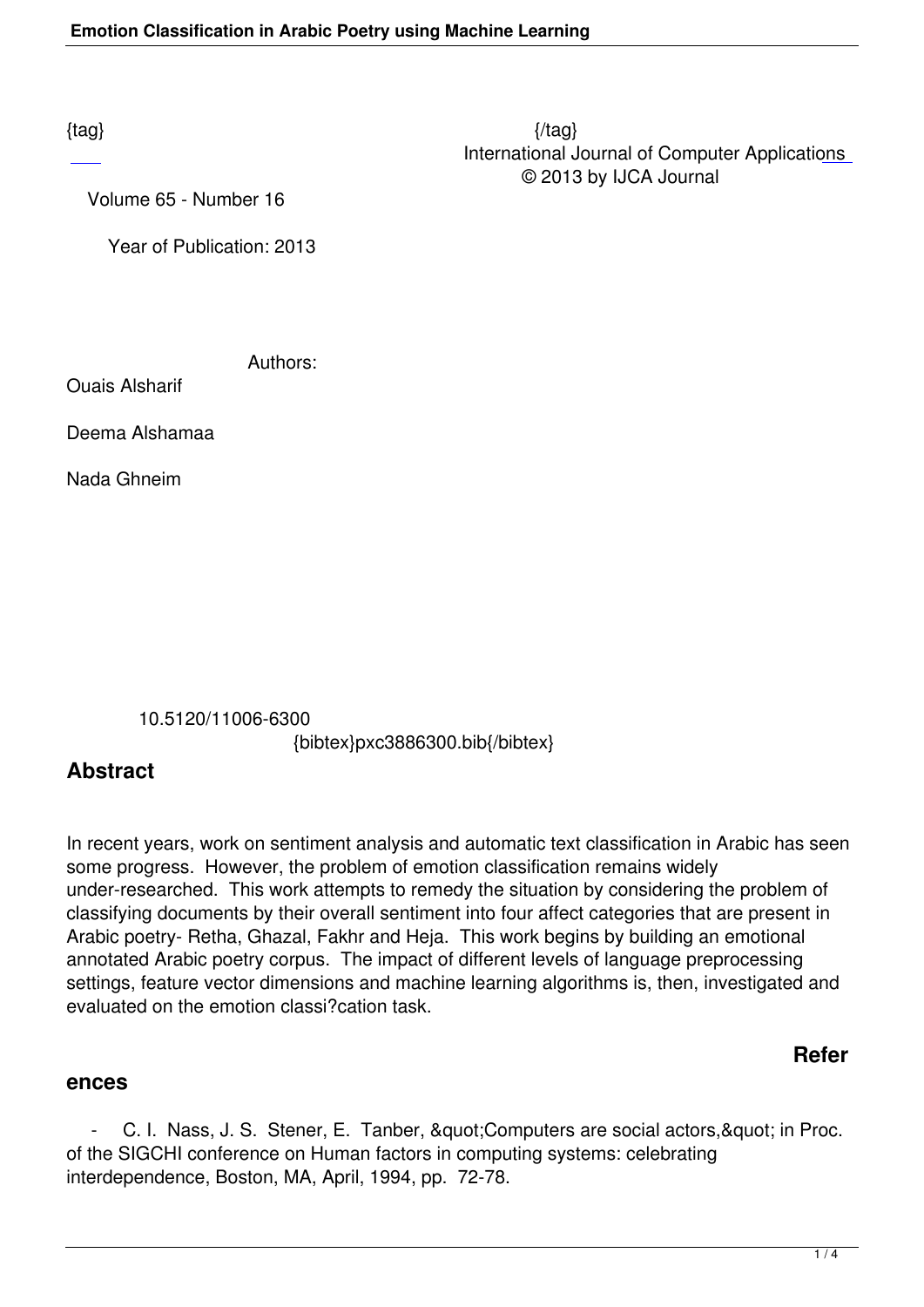J. Bates. (1997, July). The Role of Emotion in Believable Agents. Communications of the ACM [online]. 37(7), pp. 122-125. Available: http://dl. acm. org/citation. cfm?id=176803.

R. W. Picard, Affective Computing, Cambridge, MA: MIT Press, 1997.

T. S. Polzin, A. Waibel, & quot: Emotion-Sensitive Human-Computer Interfaces, & quot: presented at the ISCA Workshop on Speech and Emotion, Northern Ireland, 2000.

R. Fernandez, & quot; A Computational Model for the Automatic Recognition of Affect in Speech, & quot; Ph. D. thesis, MIT Media Arts and Science, MIT, Cambridge, MA, 2004.

J. Riseberg, J. Klein, R. Fernandez, R. W. Picard, " Frustrating the User on Purpose: Using Biosignals in a Pilot Study to Detect the User&apos: Emotional State, & quot: CHI late-breaking, March 1998.

G. Mishne, " Experiments with Mood Classification in Blog Posts, " in Proc. of the 1st Workshop on Stylistic Analysis of Text for Information Access, Salvador, Bahia, Brazil, 2005.

L. Holzman, W. Pottenger, & quot; Classification of emotions in internet chat: An application of machine learning using speech phonemes, & quot; Comp. Sc. Eng., Lehigh Uni., Jackson, NJ, LU-CSE-03-002, 2003.

F. Keshtkar, D. Inkpen. & quot; Using Sentiment Orientation Features for Mood Classification in Blog Corpus, & quot; IEEE International Conference on Natural Language Processing and Knowledge Eng. , Dalian, China, Sep. , 2009.

H. Liu, H. Lieberman, T. Selker, & auot: A Model of Textual Affect Sensing using Real-World Knowledge, & quot; in Proc. of the Seventh International Conference on Intelligent User Interfaces, Miami Beach, Florida, 2003 , pp. 125-132.

A. C. Boucouvalas, X. Zhe, " Real Time Text-To-Emotion Engine for Expressive Internet Communications, & quot; presented at 8th International Symposium on Communication Systems, Networks & Digital Signal Processing, Pozna? , Poland, 2002.

 - S. Al-Harbi, A. Almuhareb, A. Al-Thubaity, M. S. Khorsheed, A. Al-Rajeh, & quot; Automatic Arabic Text Classification, & quot; presented at the 9th International Conference on the Statistical Analysis of Textual Data, Lyon, France, 2008.

A. Abbasi, H. Chen, A. Salem. (June, 2008). Sentiment analysis in multiple languages: Feature selection for opinion classi?cation in web forums. [online]. ACM Trans. Inf. Syst. 26(3). Available: http://dl. acm. org/citation.

cfm?id=1361685&dl=ACM&coll=DL&CFID=84879471&CFTOKEN=15130439.

M. A. Mageed, M. T. Diab, M. Korayem, & quot: Subjectivity and Sentiment Analysis of Modern Standard Arabic, & quot; presented at the 49th Annual Meeting on Association for Computational Linguistics. Portland, Oregon, USA, June, 2011.

A. Ortony, G. L. Clore, A. Collins, The cognitive structure of emotions, New York: Cambridge University Press. 1988.

C. Elliott, " The Affective Reasoner: A Process Model of Emotions in a Multi-agent System, & quot; Ph. D. thesis, Inst. Learning Sciences, Northwestern Univ. , Tech. Rep. 32, 1992.

M. G. Dyer. (1987). Emotions and Their Computations: Three Computer Models. Cognition and Emotion. 1(3), 323-347.

Y. Jung, H. Park, and S. Myaeng, & quot; A hybrid mood classi?cation approach for blog text, & quot: in proc. of the 9th Pacific Rim international conference on Artificial intelligence, Berlin, Germany, 2006, pp. 1099–1103.

O. Alsharif, D. Alshamaa, J. Darrous. N. ghneim & quot; Opinion Mining & quot;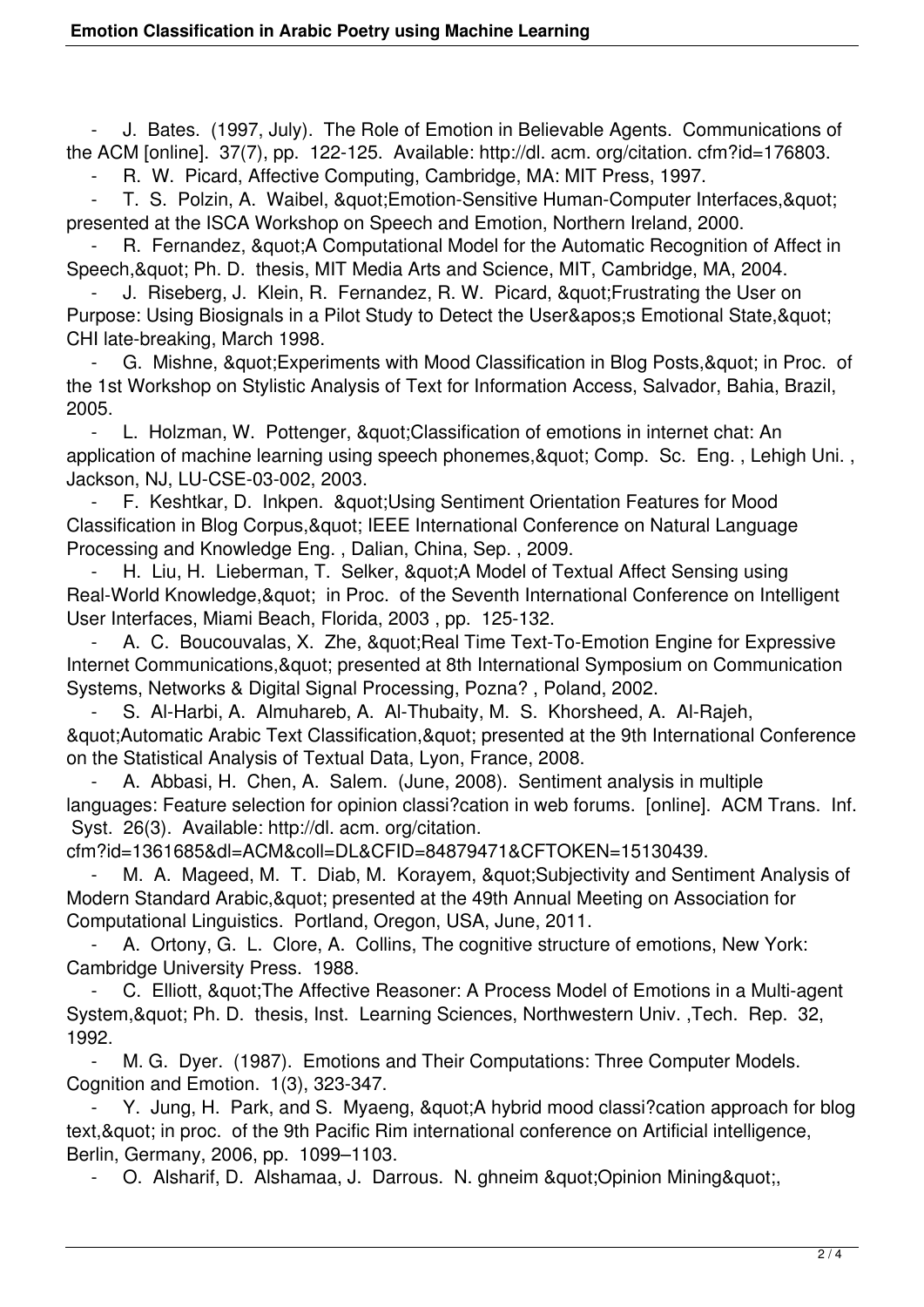Internalreport, (in Arabic), Artificial Intelligence Department, Information Technology Engineering Faculty, Damascus University, Syria, 2011.

 - Alkhalil Morphological Parser. Internet: http://alkhalil. sourceforge. net/ Jan. 10, 2012 [Jan. 10, 2012]

ShereenKhoja. & quot; Khoja Arabic Stemmer & quot;. Internet: http://zeus. cs. pacificu. edu/shereen/research. htm. Aug. 16th, 2010 [Jan. 10, 2012].

B. Pang, L. Lee, S. Vaithyanathan, & quot; Thumbs up? Sentiment Classification using Machine Learning Techniques, & quot; in the Conference on Empirical Methods in Natural Language Processing, PA,2002, pp. 79-86.

D. D. Lewis, & quot; Naive (Bayes) at forty: The Independence Assumption in Information Retrieval, & quot; in Proc. of the European Conference on Machine Learning, 1998, pp. 4–15.

T. Joachims, & quot; Text Categorization with Support Vector Machines: Learning with Many Relevant Features. & quot; Presented at the European Conference on Machine Learning, Chemnitz, Germany, 1998.

Y. Yang, X. Liu., & quot; A Re-examination of Text Categorization Methods, & quot; in Proc. of the 22nd Annual International ACM SIGIR Conference on Research and development in Information Retrieval, New York, NY, 1999, pp. 42–49.

G. Demiro?z and H. Gu?venir, " Classification by Voting Feature Intervals, " presented at the 9th European Conference on Machine Learning, London, UK, 1997, pp. 85–92.

- S. E. Hansen., & quot; Solving Classi? cation Problems through Automatic Programming, & quot; M. S. thesis., Dep. Comp. Sc., Østfold Univ. Col., Halden, Norway, 2007.

 - Kristina Toutanova, Dan Klein, Christopher Manning, and Yoram Singer. 2003. Feature-Rich Part-of-Speech Tagging with a Cyclic Dependency Network.

I. H. Witten, E. Frank, Data Mining: Practical Machine Learning Tools and Techniques with Java Implementations. Morgan Kaufmann, San Francisco, CA. Available on WWW: www. cs. waikato. ac. nz/ml/weka

R. E. Fan, K. W. Chang, C. J. Hsieh, X. R. Wang, C. J. Lin. LIBLINEAR: A library for large linear classification Journal of Machine Learning Research 9(2008), 1871-1874.

C. C. Chang, C. J. Lin, LIBSVM: A Library for Support Vector Machines. ACM Transactions on Intelligent Systems and Technology, 2:27:1--27:27, 2011. Software available at http://www. csie. ntu. edu. tw/~cjlin/libsvm.

## **Index Terms**

Computer Science **Artificial Intelligence**